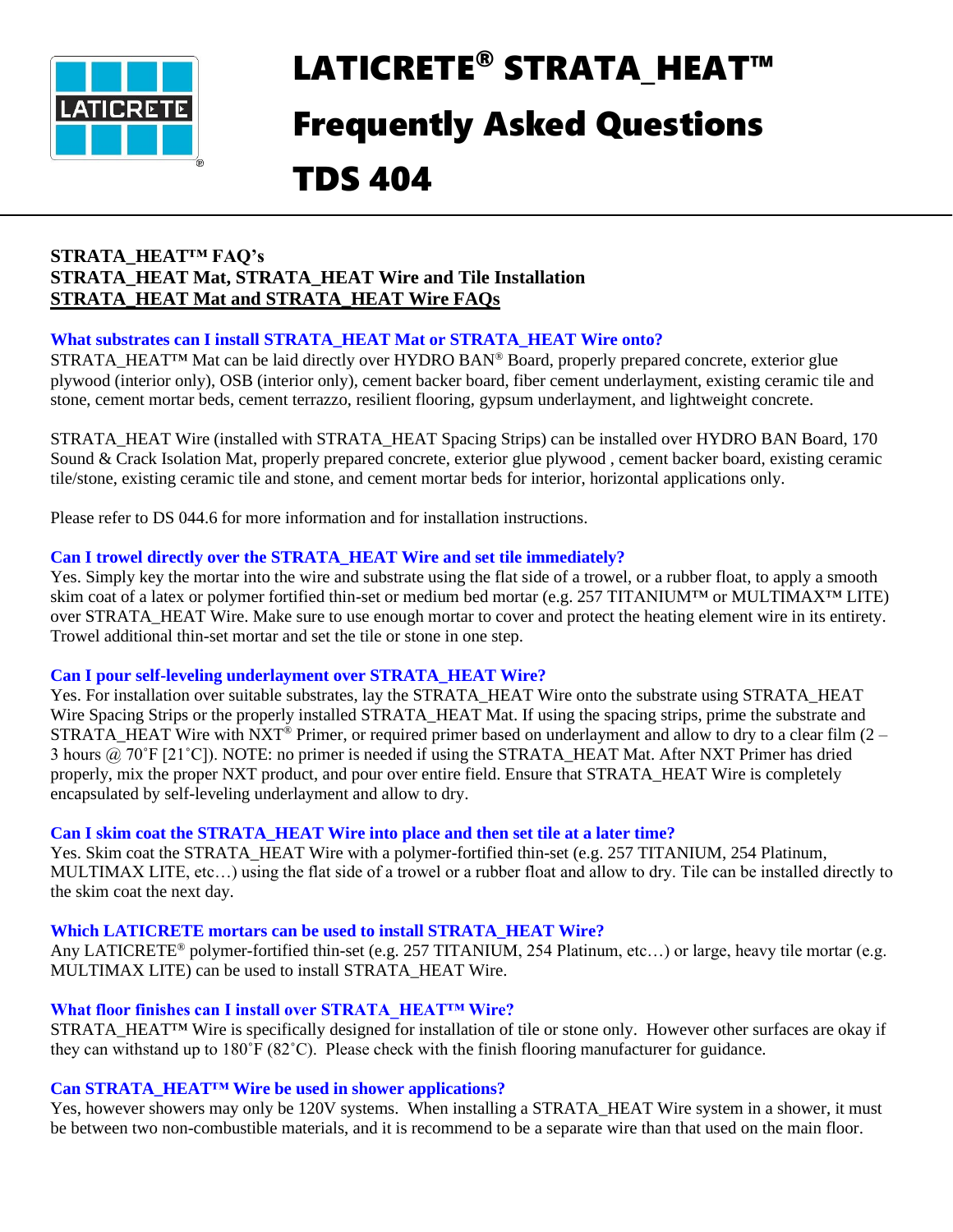Install the STRATA\_HEAT Wire system on top of the sloped pan if shower base is a poured mortar bed. Then, skimcoated with thin-set and tile over. Do not install STRATA\_HEAT Wire directly over the rubber moisture membrane. We also advise against embedding STRATA\_HEAT Wire in the mortar bed as long heating times could ensue. In the case of building panels such as backer-boards or HYDRO BAN<sup>®</sup> Board, you can install STRATA\_HEAT Wire directly over the boards. Please refer to the corresponding installation manual for more information.

# **Can STRATA\_HEAT™ Wire be stapled to a suitably constructed (per Tile Council of North America) exterior glue plywood substrate?**

No. The STRATA\_HEAT Wire must be installed using STRATA\_HEAT Spacing Strips or STRATA\_HEAT Mat.

#### **How long will it take to warm the floor with STRATA\_HEAT Wire?**

Each installation will vary due to several factors; thickness of the tile or stone, type of substrate, thickness of tile, and ambient temperature will all play roles in how fast the floor warms. A good rule of thumb is  $10\text{-}12\text{°F}$  (5.6 – 6.7°C) an hour on average.

#### **Can I use a waterproofing or anti-fracture membrane in conjunction with STRATA\_HEAT™ Wire?**

Yes. HYDRO BAN®, 9235 Waterproofing Membrane and HYDRO BAN Quick Cure can be installed under a LATICRETE polymer fortified thin-set (e.g. 254 Platinum, TRI-LITE™, 4-XLT, etc…) which is used to encapsulate the STRATA\_HEAT system. These LATICRETE membranes must be installed on top of dry NXT<sup>®</sup> Level Plus, dry NXT Level, or other dry self-leveling underlayment prior to installation of tile or stone. These membranes can withstand temperatures up to 280°F (138°C).

#### **How do I layout STRATA\_HEAT™ Wire prior to installation?**

Refer to the STRATA\_HEAT Wire installation guide [\(DS 044.6\)](https://cdn.laticrete.com/~/media/product-documents/installation-information/ds0446-sh-wire-installation-manual.ashx), contact your local LATICRETE distributor or call LATICRETE Technical Services at 1-800-243-4788 x1235 for more information.

# **Is STRATA\_HEAT™ Wire covered by any LATICRETE Warranty?**

Yes. STRATA HEAT Wire is provided for in the LATICRETE Lifetime Tile & Stone System Warranty [\(DS 230.99\)](https://cdn.laticrete.com/~/media/support-and-downloads/warranties/ds23099_lifetime-system-warranty.ashx) and LATICRETE 25 Year System Warranty [\(DS 025.0\)](https://cdn.laticrete.com/~/media/support-and-downloads/warranties/ds0250.ashx), LATICRETE 10 Year System Warranty [\(DS 230.10\)](https://cdn.laticrete.com/~/media/support-and-downloads/warranties/ds23010-10-year-system-warranty.ashx), and LATICRETE 5 Year System Warranty [\(DS 230.05\)](https://cdn.laticrete.com/~/media/support-and-downloads/warranties/ds23005_5-year-system-warranty.ashx) as a component of a complete product system. For further information on LATICRETE Warranties please visit our website at www.laticrete.com or contact LATICRETE Technical Services at 1-800-243-4788 x1235.

#### **When can I turn my STRATA\_HEAT™ Thermostat on?**

The STRATA\_HEAT Thermostat should not be turned on until the entire tile installation (including grout) has had a chance to fully cure (typically 3 days at 70 $\degree$ F [21 $\degree$ C]). Cooler temperatures require longer cure time.

#### **Should I have a professional electrician hook up my STRATA\_HEAT™ Wire to the thermostat and wiring?**

Yes. By most building codes, only a professional electrician should make all connections regarding any electrical wiring. Failure to have electrical connections performed by a licensed electrician will void any LATICRETE Warranty and, quite possibly, may void any homeowner's insurance.

# **What electrical requirements does STRATA\_HEAT™ Wire need?**

STRATA\_HEAT Wire requires a minimum 20 amp dedicated circuit which must be installed and connected by a professional (licensed) electrician.

# **How much does STRATA\_HEAT™ Wire cost to operate?**

The formula to figure out much you're spending each year on using your floor mat goes like this: A watts  $/ 1,000 = B$ kilowatts \* C hours per day of usage = D kWh \* (rate you pay from electricity company per kWh) = E (cost per day) \*  $365 = F$  (cost per year).

#### **Is STRATA\_HEAT™ Wire available in a 240 Volt as well as a 120 Volt configuration?**

Yes. STRATA\_HEAT Wire is available in both 120 V and 240 V configurations. It is essential that the voltage of the Floor HEAT components you purchase matches the electrical supply of your house or building. The STRATA\_HEAT Thermostat is designed for use with both 120 V and 240 V STRATA\_HEAT Wire.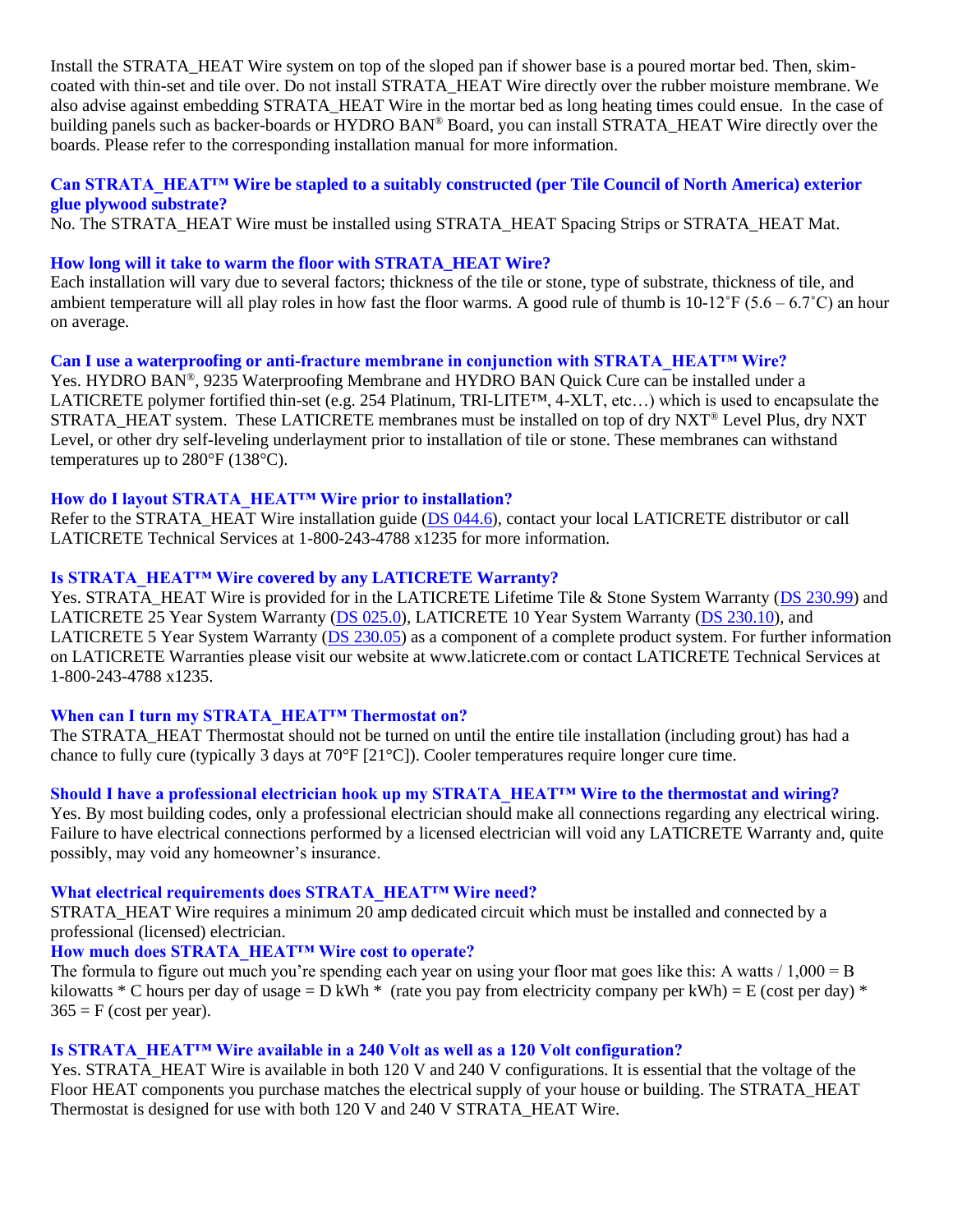#### **How many STRATA\_HEAT™ Wire spools can I install for one thermostat?**

It depends on the size of the spools. You cannot exceed 15 total amps on one thermostat. Please consult LATICRETE Technical Services at 1-800-243-4788 x1235 or contact your professional electrician for more information.

#### **Can I join two (2) spools together by connecting their wires?**

No. Never should any two (2) STRATA\_HEAT Wire spools be connected end to end. Applications requiring more than one STRATA\_HEAT Wire spool should be wired by a professional electrician in a parallel connection and joined in a junction box or relay, then wired into the same thermostat.

#### **Can I cut the heating element (wire) if I have too much left over?**

You cannot cut the floor heating wire for any reason. If you cut the system, you could possibly permanently damage the wire. However, if you have too much floor heating wire for your floor configuration there are some options. If you have excess wire, it is possible to adjust the spacing of your wires. For example, if the wires are spaced at 3" (76mm) apart you can adjust the spacing to be closer. Note: Make sure that you never space the wires closer than 2" (50mm).

If you used a 4" border, make it a 2" (50mm) border instead. Place the wire in sections of the room not currently covered to use up additional wire. Always remember not to place the wire under any permanent fixtures and not positioning them closer than 2" (50mm) apart.

In some cases, you may have simply miscalculated how much floor heating wire was needed and you just have too much. In this case you will have to re-measure your space and request a different size.

As a reminder, it is vital that you carefully measure your desired heating area prior to ordering your product to avoid unnecessary installation delays. Failure to comply will void any warranty or claims.

#### **What happens if a wire is cut, frayed or chipped?**

Repair kits are available. Please contact LATICRETE Technical Services at 1-800-243-4788 x1235 to obtain a kit and instructions on performing repairs.

#### **Can I lay one blue heating element (wire) over another?**

No. The heating elements (wire) should not be laid on top of each other or make contact in any way. Please consult with a licensed electrician or LATICRETE Technical Services, at 1-800-243-4788 x1235 for more information.

#### **I slightly nicked the wire. Do I need a repair kit?**

The cable consists of two inner conductors, each insulated, then surrounded by a ground braid and a final cable jacket. A very slight scrape to the cable may only reveal the ground braid. If that is the case, it should be sufficient to shrink wrap the area tightly. However, if any damage has been made to the braid, a proper repair needs to be completed. Any damage, no matter how slight, could result in issues down the road; however, so could an improper repair, so it is up to the installer to weigh the pros and cons and the level of cable damage.

#### **Can I extend the cold lead of the STRATA\_HEAT Wire system?**

Your electrician should be able to extend the cold tail lead using Romex cable and running the lead(s) to a junction box. This will allow you to connect your cable system to the thermostat in the location of your choice. Please refer to the installation manual for additional information.

#### **Why does my floor feel warmer in some spots?**

Your floor can reach higher temperatures in some areas where furniture, area rugs, dog beds or other fixtures are trapping the heat. Avoid placing thick mats, rugs and floor level furniture on your heated floor, specifically in the area where the sensor probe is located. These restrict the transfer of heat away from the cables and result in the floor area beneath them being warmer than other areas.

Warmer spots can also be caused if wire spacing is closer in some parts than others. Make sure the wire is spaced consistently at the time of installation. Additionally, this can result if the installation has more mortar or self-leveling over the wires in different areas.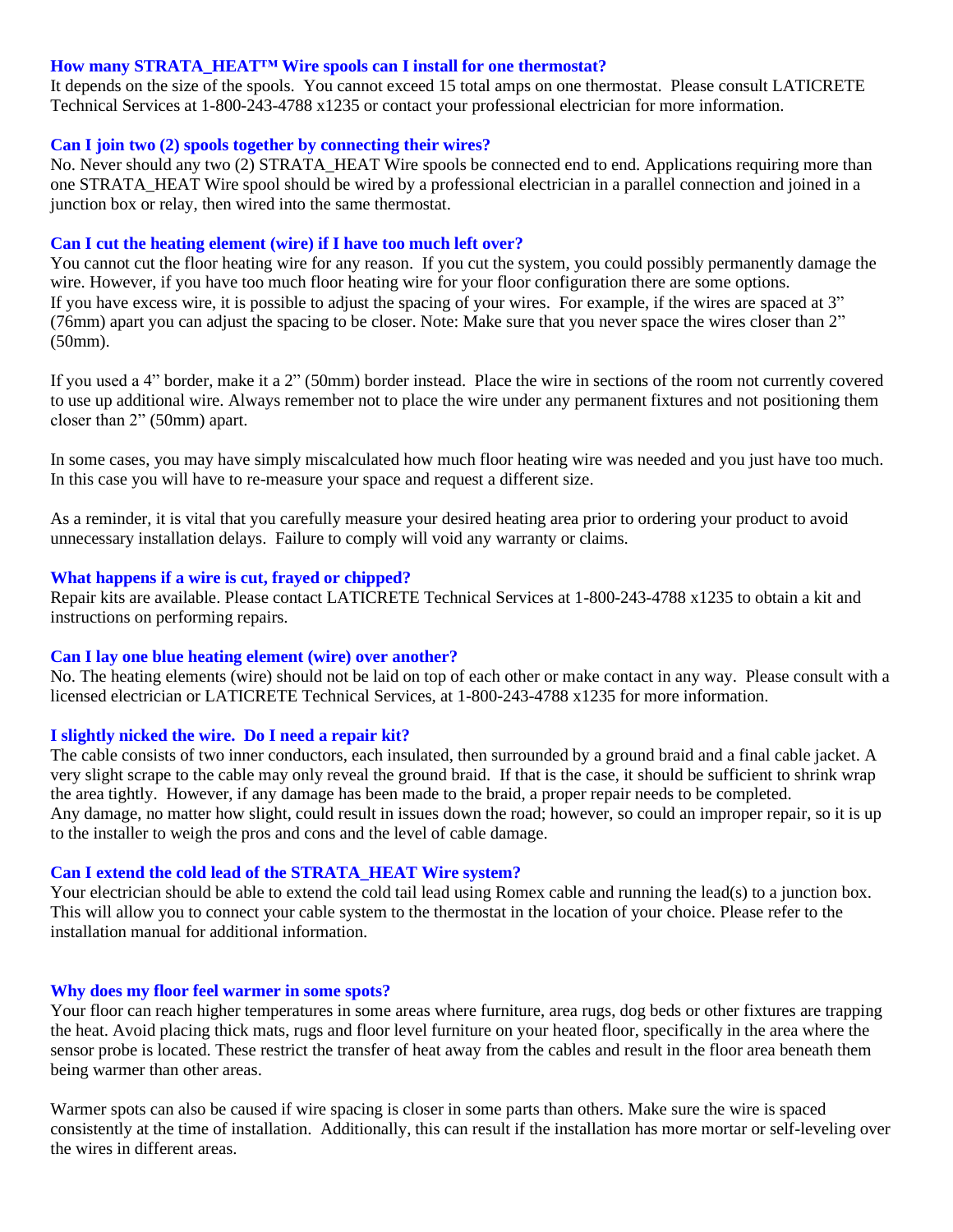#### **Why does my floor heat unevenly?**

Wire spacing and levelness of the floor can make a big difference. If wire spacing and floor height isn't consistent, your floor may not heat evenly. Avoid using area rugs, which may trap the heat causing the area where the rug is placed to be warmer than the rest of the floor.

#### **Where must the factory joint be installed?**

The factory joint MUST be installed in the floor. If it is not installed in the floor, the joint may give and your system will no longer work. Not only will your warrantee be voided but you will have to repair the joint and place it back into the floor. To help with the height the joint adds, consider cutting a channel in the subfloor for the joint. This will help avoid adding height and maintain levelness in the floor.

#### **What is the Electric Magnetic Field (EMF) level of STRATA\_HEAT Wire?**

STRATA\_HEAT Wire was tested and measured at 0.5 milligauss (mG) at 1/2" (a typical distance between the cable and your feet). This measures at 1/200th of the acceptable value of 100 mG as established by the WHO and Intertek/ETL. It therefore complies with EN50366. Any value under 100 mG is typically defined as having no measurable impact on humans.

EMF concerns were related to high frequency items such as industrial equipment and high voltage lines in residential areas. Not microwaves, cell phones or floor heating systems. Human exposure to EMF is not an issue at these very low levels.

Keeping in mind that floor heating industry products will measure around 2 to 3 mG (up to 19 mT for single-core cable) and at times below 1 mG, here are some comparative levels of EMF.

| Vacuum Cleaners    | $300 \,\mathrm{mG}$ |
|--------------------|---------------------|
| Microwaye Ovens    | $200 \text{ mG}$    |
| <b>Dishwashers</b> | $20 \text{ mG}$     |
| Electric Dryer     | $3 \text{ mG}$      |
| STRATA HEAT Wire   | $0.5 \,\mathrm{mG}$ |

When measuring the EMF of floor heating cables, the reading will vary whether measured on single-conductor or dualconductor cables. The important consideration as a consumer is whether you're considering a "single core" or "dual core" cable product. All STRATA\_HEAT Wire systems are dual conductors.

# **STRATA\_HEAT Thermostat FAQs**

#### **How do I register my STRATA\_HEAT™ Thermostat on the web?**

Go to www.mystrataheat.com to register your device.

#### **Why am I not able to register my STRATA\_HEAT™ Thermostat?**

The only thermostats that can be registered are the Wi-Fi enabled LATICRETE STRATA\_HEAT Thermostats

**Can I download an app for the STRATA\_HEAT™ Wi-Fi enabled thermostat onto my iPhone or Android device?** Yes, look for the MySTRATA\_HEAT app in Google Play or Apple Store.

#### **Why won't my background picture load on my STRATA HEAT Thermostat?**

Make sure that the picture file is less than 2 MB and that the LATICRETE STRATA\_HEAT Thermostat is the Wi-fi enabled version.

#### **What type of security protects my data?**

The LATICRETE STRATA\_HEAT Thermostat and the MySTRATA\_HEAT app server, communicate using AES128 bit encryption and SHA256 hashing. The LATAICRETE STRATA\_HEAT website, www.mystrataheat.com, is protected using SSL technology, the same type used with online banking.

#### **The MySTRATA\_HEAT app crashed when I tried to use it, what can I do to get it working?**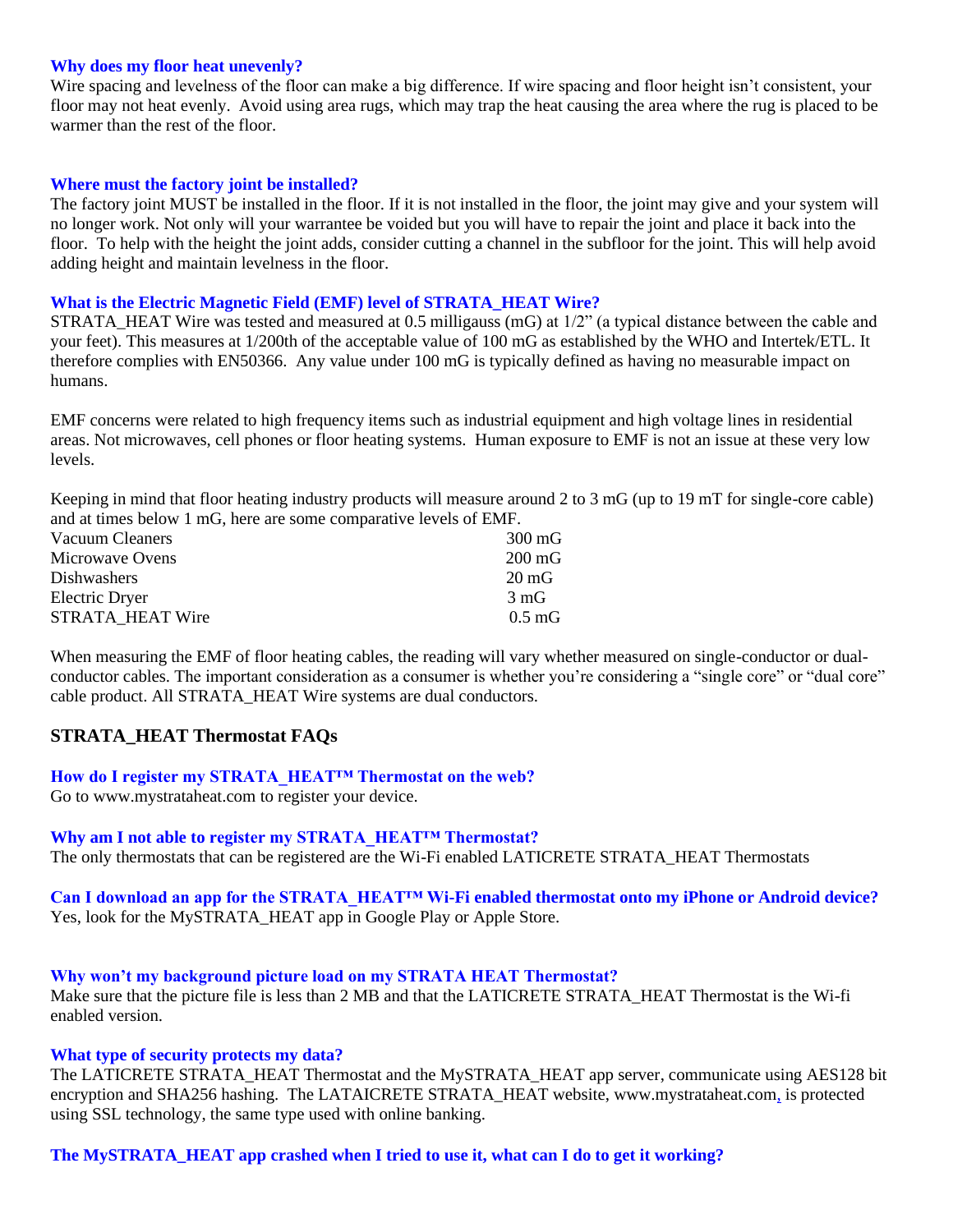First, power down your phone and restart; if that doesn't work then make sure you have the latest operating system on your smart device. If the app still doesn't work then delete the app, reload it from Google Play or Apple Store (search for the MySTRATA\_HEAT app). If the issue is still not resolved, please contact LATICRETE Technical Services at 1.800.243.4788 x1235 during the hours of 8:00am – 5:00 pm ET (5:00am – 2:00pm), Monday – Friday.

#### **Why does my STRATA\_MAT™ Thermostat read a percentage?**

This occurs when the LATICRETE STRATA\_HEAT Thermostat is in regulator mode. Regulator mode controls the heating in 10-minute cycles and the number you enter is the number of minutes in every cycle that the heat will be on. Regulator mode does not use the floor probe or air sensor to determine when the LATICRETE STRATA\_HEAT is turned on.

To exit regulator mode, follow these steps on your LATICRETE STRATA\_HEAT Thermostat Menu>Advanced Settings>Heater Setting>Switch off by pressing up or down arrow.

#### **Why is my STRATA\_HEAT™ Thermostat displaying "connecting" on the connect to Wi-Fi screen?**

Press "back" and reconnect your LATICRETE STRATA HEAT Thermostat to your Wi-Fi network. The thermostat should take no longer than 45 seconds to connect. You can also access the LATICRETE STRATA\_HEAT Wi-Fi Thermostat Troubleshooting Guide by going to https://cdn.laticrete.com/~/media/product-documents/installationinformation/ds0448-sh-wifi-thermostat-trouble-shooting-guide.ashx for more information.

#### **I have registered my STRATA\_HEAT™ Thermostat and I have the latest software yet I still have an "!" on the screen.**

It is most likely an issue with your router or firewall, which is preventing a connection. Contact your internet provider to see what has to be done to ensure proper connection of the Wi-Fi to the LATICRETE® STRATA\_HEAT<sup>™</sup> Thermostat. You can also access the LATICRETE STRATA\_HEAT Wi-Fi Thermostat Troubleshooting Guide by clicking this https://cdn.laticrete.com/~/media/product-documents/installation-information/ds0448-sh-wifi-thermostat-trouble-shootingguide.ashx for more information.

#### **How do I connect my STRATA\_HEAT™ Thermostat to the internet?**

Find your wireless network on the LATICRETE STRATA\_HEAT Thermostat, enter your Wi-Fi password and connect. Go to https://cdn.laticrete.com/~/media/product-documents/installation-information/ds0464-sh-smart-wifi-thermostat-easysetup-guide- engfrsp.ashx for the Smart Wi-Fi Thermostat Easy Setup Guide.

#### **How can I upload my own background onto my STRATA\_HEAT™ Thermostat?**

You can change the background by going to www.mystrataheat.com. Select your thermostat in the rooms tab. Click on the setting icon in the top right corner. Go to display settings and find background. You can choose the wallpaper for the thermostat or upload a new picture of your choosing.

#### **How can I set my STRATA\_HEAT™ to program itself?**

The LATICRETE STRATA HEAT Thermostat requires 2 weeks of use to accurately learn your schedule and temperature requirements. Go to www.mystrataheat.com In the Program tab, select your thermostat and select "Auto Schedule".

## **Does my STRATA HEAT™ Thermostat work on Android / iPhone / Mac / Windows / Firefox / Chrome browsers?**

Yes, you can use www.mystrataheat.com to control your thermostat with any popular internet browser. Ensure you have the latest version of your browser to display the page properly and for the best security.

#### **Can I connect my STRATA\_HEAT™ Thermostat to my smart home system?**

Your LATICRETE STRATA HEAT Thermostat can be used with many smart phone systems. However, due to the differences between systems and operating system of the device we cannot ensure compatibility.

#### Which STRATA\_HEAT<sup>™</sup> Thermostat features are only available through the MySTRATA\_HEAT portal?

The following features are only available in the MySTRATA\_HEAT portal: Room Settings (Room attributes, displays and audio, heating preferences and advanced settings), Add Location, Add Room, Create Account (option on app but takes you to the MySTRATA\_HEAT portal), Deleting Accounts, and Deleting Rooms.

# **How do I program my thermostat to stay on all night?**